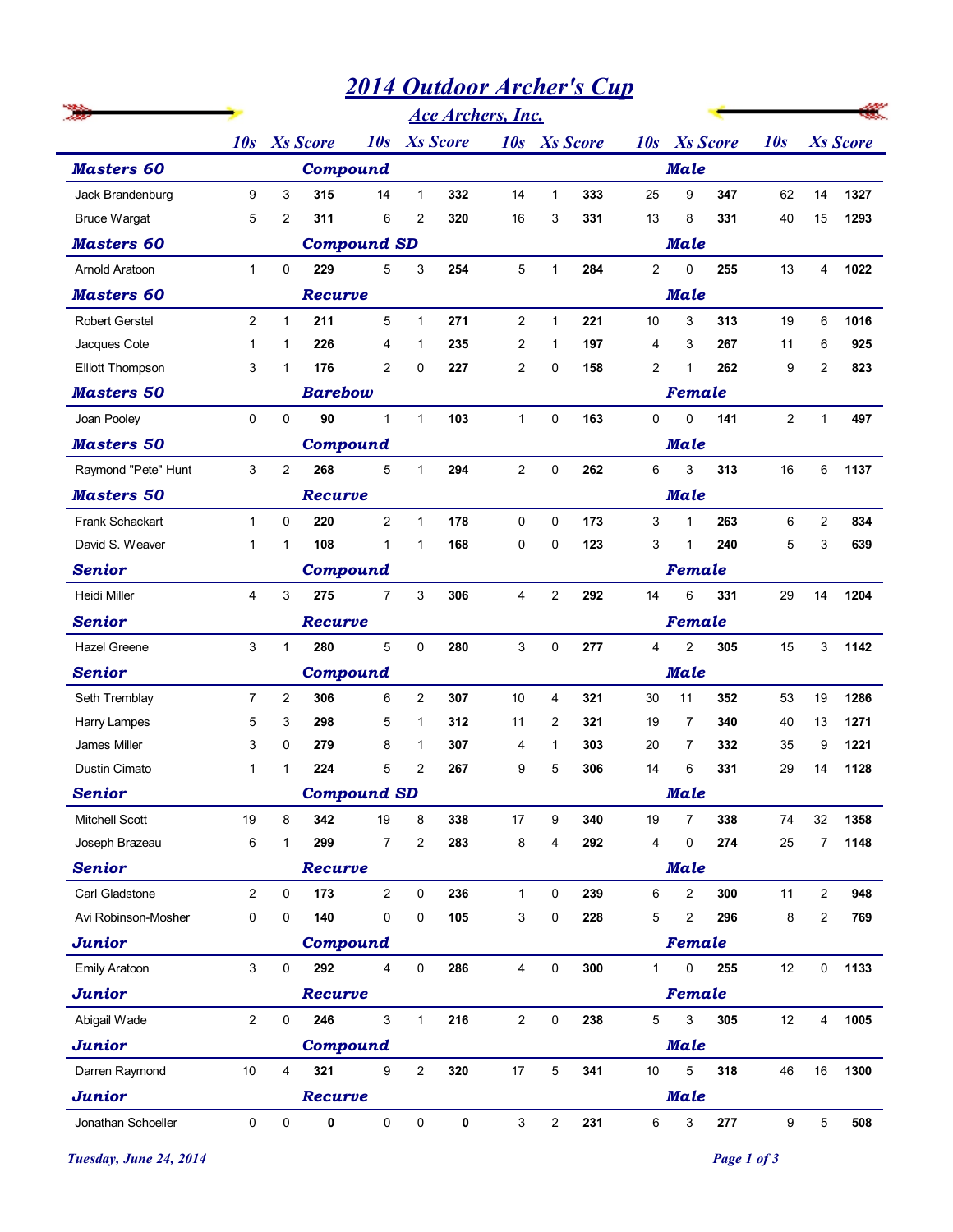## *2014 Outdoor Archer's Cup*

|                         | <b>2014 Outdoor Archer's Cup</b><br><b>Ace Archers, Inc.</b> |                                           |                 |                            |                |     |                        |                |     |                        |                |             |                |                 |      |  |
|-------------------------|--------------------------------------------------------------|-------------------------------------------|-----------------|----------------------------|----------------|-----|------------------------|----------------|-----|------------------------|----------------|-------------|----------------|-----------------|------|--|
|                         |                                                              |                                           |                 |                            |                |     |                        |                |     |                        |                |             |                |                 |      |  |
|                         | 10s                                                          | <b>Xs</b> Score<br><b>Xs Score</b><br>10s |                 |                            |                |     | <b>Xs</b> Score<br>10s |                |     | <b>Xs</b> Score<br>10s |                |             | 10s            | <b>Xs</b> Score |      |  |
| <b>Cadet</b>            |                                                              |                                           | Compound        |                            |                |     |                        |                |     |                        | Female         |             |                |                 |      |  |
| Erin Courtright         | 8                                                            | $\overline{c}$                            | 310             | 11                         | $\overline{2}$ | 313 | 8                      | $\mathbf{1}$   | 313 | 12                     | $\overline{2}$ | 308         | 39             | 7 <sup>7</sup>  | 1244 |  |
| Cadet                   |                                                              |                                           | Recurve         |                            |                |     |                        |                |     |                        | Female         |             |                |                 |      |  |
| Cassandra Haley         | $\mathbf{1}$                                                 | $\mathbf{1}$                              | 194             | 10                         | $\overline{4}$ | 298 | $\overline{2}$         | 0              | 277 | $\overline{4}$         | $\mathbf{1}$   | 292         | 17             | 6               | 1061 |  |
| Abigail van der Swaagte | 4                                                            | $\mathbf 1$                               | 259             | $\overline{2}$             | $\overline{2}$ | 245 | 4                      | $\mathbf 0$    | 259 | $\overline{7}$         | $\mathbf 1$    | 277         | 17             | 4               | 1040 |  |
| Elise Cracco            | $\overline{2}$                                               | 0                                         | 177             | $\overline{2}$             | 0              | 206 | 2                      | $\mathbf 0$    | 229 | $\mathbf{1}$           | $\mathbf 1$    | 241         | $\overline{7}$ | $\mathbf 1$     | 853  |  |
| Morgan Gray             | $\overline{4}$                                               | $\mathbf{1}$                              | 187             | $\overline{c}$             | 0              | 206 | 0                      | $\mathbf 0$    | 190 | 2                      | 0              | 213         | 8              | 1               | 796  |  |
| Geo Lee                 | 2                                                            | 0                                         | 142             | 1                          | 0              | 186 | 0                      | $\mathbf 0$    | 214 | $\mathbf 1$            | $\mathbf 0$    | 221         | 4              | 0               | 763  |  |
| Cadet                   |                                                              | <b>Compound</b><br><b>Male</b>            |                 |                            |                |     |                        |                |     |                        |                |             |                |                 |      |  |
| Hayden Eilinger         | 16                                                           | $\overline{2}$                            | 337             | 19                         | 9              | 335 | 20                     | $\overline{7}$ | 341 | 14                     | $\overline{4}$ | 331         | 69             | 22              | 1344 |  |
| Matthew Serpe           | 4                                                            | 2                                         | 248             | 8                          | 0              | 268 | 3                      | 2              | 292 | 3                      | $\overline{2}$ | 273         | 18             | 6               | 1081 |  |
| <b>Cadet</b>            |                                                              |                                           | <b>Recurve</b>  |                            |                |     |                        |                |     |                        | <b>Male</b>    |             |                |                 |      |  |
| James Vaccaro           | $\overline{2}$                                               | 0                                         | 241             | $\overline{4}$             | $\mathbf{1}$   | 244 | $\overline{2}$         | $\overline{c}$ | 269 | 12                     | 5              | 315         | 20             | 8               | 1069 |  |
| Joshua Harvey           | 0                                                            | 0                                         | 226             | $\overline{2}$             | 0              | 274 | 4                      | $\mathbf{1}$   | 255 | 6                      | $\overline{2}$ | 307         | 12             | 3               | 1062 |  |
| <b>Tim McGuire</b>      | 0                                                            | $\Omega$                                  | 223             | 3                          | 0              | 217 | 1                      | $\mathbf 0$    | 219 | $\overline{2}$         | 0              | 285         | 6              | 0               | 944  |  |
| <b>Brandon Fowle</b>    | $\mathbf{1}$                                                 | $\Omega$                                  | 247             | 3                          | $\mathbf{1}$   | 278 | $\overline{2}$         | $\Omega$       | 142 | 0                      | $\Omega$       | 0           | 6              | 1               | 667  |  |
| Christopher Sullivan    | $\mathbf{1}$                                                 | 0                                         | 79              | $\overline{2}$             | 1              | 131 | 1                      | 1              | 135 | 0                      | $\mathbf 0$    | 226         | 4              | 2               | 571  |  |
| Cub                     |                                                              |                                           | <b>Compound</b> |                            |                |     | Female                 |                |     |                        |                |             |                |                 |      |  |
| Sachiko Keane           | 30                                                           | 16                                        | 354             | 23                         | 6              | 347 | 28                     | 18             | 351 | 30                     | 13             | 354         | 111            | 53              | 1406 |  |
| Jessica Kim             | 8                                                            | $\overline{\mathbf{c}}$                   | 307             | 8                          | 3              | 313 | 12                     | 3              | 330 | $17$                   | 6              | 333         | 45             | 14              | 1283 |  |
| Cub                     |                                                              | Female<br>Recurve                         |                 |                            |                |     |                        |                |     |                        |                |             |                |                 |      |  |
| Hana Tabit              | 6                                                            | $\mathbf 0$                               | 304             | $\overline{4}$             | $\mathbf{1}$   | 294 | $\overline{7}$         | 3              | 300 | 13                     | 0              | 330         | 30             | 4               | 1228 |  |
| Shannon Crombie         | $\overline{2}$                                               | 0                                         | 264             | 6                          | $\mathbf{1}$   | 281 | $\overline{2}$         | 1              | 278 | 4                      | $\overline{2}$ | 315         | 14             | 4               | 1138 |  |
| Lucia Vaccaro           | 0                                                            | 0                                         | 230             | 3                          | $\mathbf{1}$   | 277 | $\overline{7}$         | $\mathbf{1}$   | 307 | 8                      | 4              | 320         | 18             | 6               | 1134 |  |
| Meghan Domanico         | 4                                                            | $\mathbf{1}$                              | 238             | 5                          | $\mathbf{1}$   | 282 | 4                      | 3              | 236 | 8                      | 4              | 304         | 21             | 9               | 1060 |  |
| Kai-Jia Yue             | 3                                                            | $\mathbf{1}$                              | 199             | $\mathbf{1}$               | 0              | 216 | 1                      | 1              | 257 | $\overline{c}$         | $\mathbf{1}$   | 289         | $\overline{7}$ | 3               | 961  |  |
| Julia Putnam            | 0                                                            | 0                                         | 208             | 1                          | 0              | 234 | 0                      | $\pmb{0}$      | 0   | 0                      | 0              | $\mathbf 0$ | $\mathbf{1}$   | 0               | 442  |  |
| Amy Norton              | 0                                                            | 0                                         | 69              | $\mathbf{1}$               | 0              | 190 | 0                      | 0              | 0   | $\mathbf 0$            | $\mathbf 0$    | 0           | $\mathbf{1}$   | 0               | 259  |  |
| Cub                     |                                                              |                                           | <b>Barebow</b>  |                            |                |     |                        |                |     |                        | <b>Male</b>    |             |                |                 |      |  |
| Anthony Melchionda      | 0                                                            | 0                                         | 15              | 0                          | 0              | 61  | 0                      | $\pmb{0}$      | 63  | 0                      | $\mathbf 0$    | 164         | 0              | 0               | 303  |  |
| Cub                     |                                                              |                                           | <b>Compound</b> |                            |                |     |                        |                |     |                        | <b>Male</b>    |             |                |                 |      |  |
| Seth Trahan             | 21                                                           | 11                                        | 345             | 25                         | 9              | 348 | 27                     | 14             | 351 | 23                     | 12             | 347         | 96             | 46              | 1391 |  |
| Ryan Rantayo            | 0                                                            | 0                                         | 0               | 0                          | 0              | 0   | 4                      | $\mathbf 0$    | 303 | 7                      | 4              | 313         | 11             | 4               | 616  |  |
| Cub                     |                                                              |                                           | Recurve         |                            |                |     |                        |                |     |                        | <b>Male</b>    |             |                |                 |      |  |
| Zachary Dutton          | $\mathbf{1}$                                                 | $\mathbf 0$                               | 144             | $\mathbf{3}$               | $\pmb{0}$      | 191 | 3                      | $\mathbf{1}$   | 204 | $\mathbf{1}$           | 0              | 257         | 8              | $\mathbf{1}$    | 796  |  |
| Cub                     |                                                              |                                           |                 | <b>Traditional Recurve</b> |                |     |                        |                |     |                        | <b>Male</b>    |             |                |                 |      |  |
| Kieran Kennedy          | 0                                                            | 0                                         | 11              | $\mathbf{1}$               | 0              | 67  | 0                      | $\pmb{0}$      | 130 | $\mathbf{1}$           | 1              | 152         | $\overline{2}$ | $\mathbf{1}$    | 360  |  |